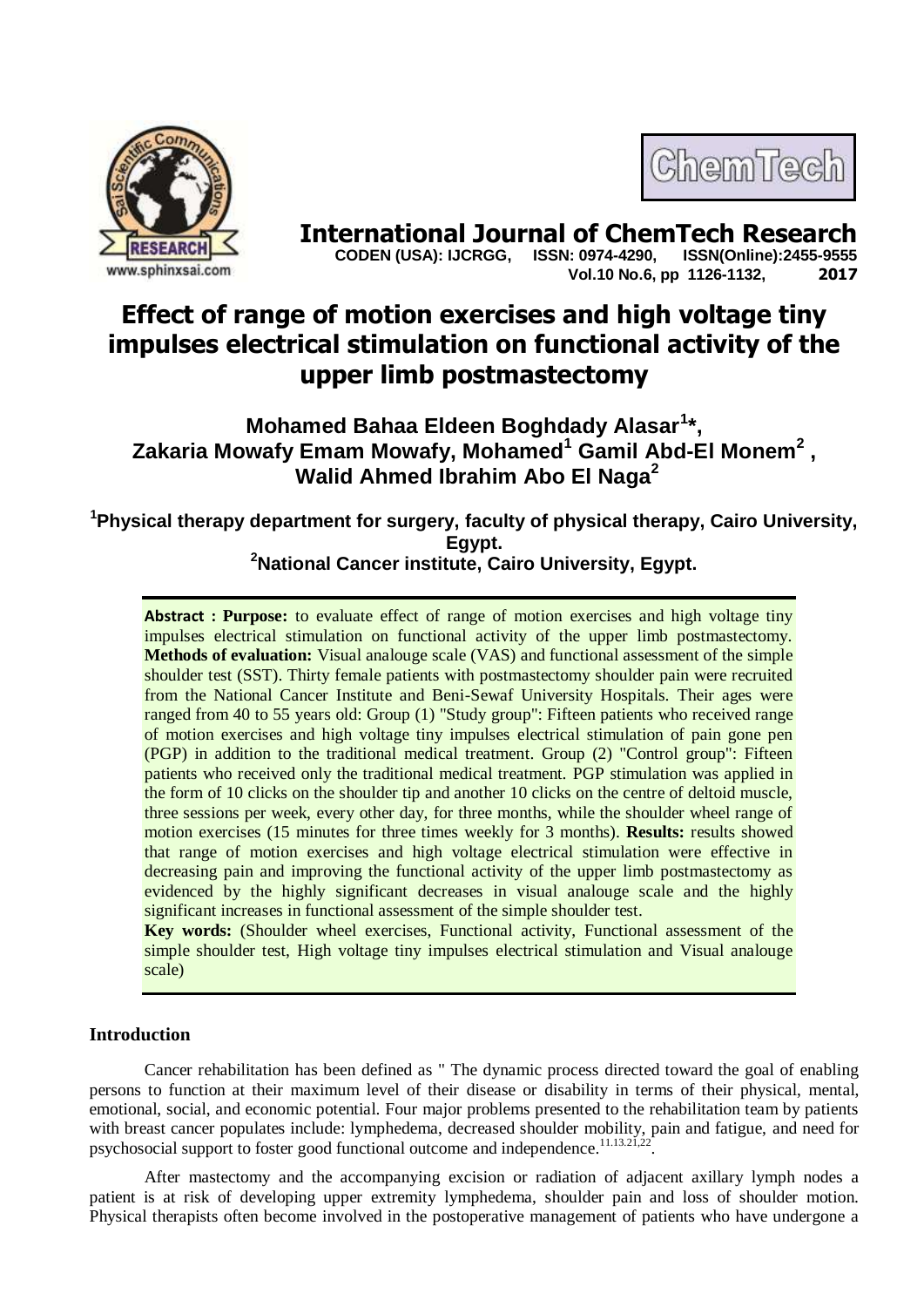mastectomy. Therapeutic exercise is an important part of the patient's postoperative plan of care to prevent or minimize lymphedema, shoulder pain or loss of shoulder motion<sup>,3,8,10.11,13</sup>.

Early physical therapy intervention for the postmastectomy patients will make a significant contribution to the return of patient's functional level and ultimately her quality of life. It is probable that the refinement of treatment techniques will further improve the outcome for these patients, and that without increasing the incidence of postoperative complications or prolonged hospital stay. Immediate postoperative mobilization of the affected arm has been recommend after mastectomy to avoid shoulder pain and limitation in R.O.M of the shoulder. Full range of motion of the shoulder is often needed in order to obtain necessary positioning for postoperative radiation therapy, 7.8,12,22 .

Electrical stimulation is based on the fact that human body has an endogenous bioelectric system that enhances healing of bone fracture, soft tissue lesions and decreasing the postoperative pain. The external current may serve to mimic the failed natural bioelectric currents, so that postoperative pain can be inhibited. It was reported that the pain gone pen is a new pain relief device which is better in enhancing cellular physiology processes than other current of higher amplitude, the piezo-electronic crystal placed in the pain gone pen device works by producing a piezoelectric stimulation in the form of high voltage, low frequency pulse for a brief period (15.000 V, 0.006 mA, 1-2 Hz). Clicking on the painful area , the device transmits electrical impulses to the skin surface and then to the body's pathway for pain relief, 2.5,9,14,16,17,18,19 **.**

## **Material and Methods**:

#### **Subjects:**

Thirty female patients with postmastectomy shoulder pain after were participated in this study. They were recruited from the National Cancer Institute and Beni-Sewaf University Hospitals. Their ages were ranged from 40 to 55 years old: **Group (1) "Study group**": Fifteen patients who received range of motion exercises and high voltage tiny impulses electrical stimulation of pain gone pen (PGP) in addition to the traditional medical treatment. **Group (2) "Control group**": Fifteen patients who received only the traditional medical treatment. PGP stimulation was applied in the form of 10 clicks on the shoulder tip and another 10 clicks on the centre of deltoid muscle, three sessions per week, every other day, for three months, while the shoulder wheel range of motion exercises (15 minutes for three times weekly for 3 months), <sup>5.7.8,14,21,22</sup>.

#### **Instrumentation:**

Pain gone pen (PGP) unit is a new pain relief device which has lately become available. The piezoelectronic crystal placed in the product works by producing a high voltage, low frequency pulse for a brief period. Clicking on the painful area, the device transmits electrical impulses to the skin surface and then to the body's pathway for pain relief. Pain gone pen unit (it has been manufactured in UK for medi-direct international Ltd. Unit 17; Wilford industrial estate and business park, Ruddiington Lane, Nottingham, NG 11 7EP. UK) with the following technical specifications: Hand-held, pen-like, piezoelectric stimulator. Device name: Pain ®Gone. Classification: Class IIa medical device (CE0086).Length: 132 mm in length. Diameter: 20mm in diameter. Power requirements: No power source is required. Energy output: 2.6 mJ at 2000Ω. Operating life: 2-3 years under normal application of three treatments per day of 30-40 clicks per treatment. Voltage: High voltage of 15.000 V. Frequency: Low frequency of 1-2 Hz and intensity of 0.006 mA. In addition to the shoulder wheel for application of the range of motion shoulder exercises  $(15 \text{ minutes}$  for three times weekly for 3 months),  $2,5,8,9,14,16,17,18,19$ .

#### **Measurement equipment and tools:**

- 1. Visual Analogue Scale (VAS): Pain level was assessed by visual analogue scale. VAS is a ten cm line anchored at each end with wards such as no pain and the worst pain possible,  $8,12,22$ .
- 2. Functional Assessment of the Simple Shoulder Test (SST): By using the simple shoulder test (SST) which is a shoulder function scale consisting of 12 items that ask people about their ability to tolerate or perform 12 activities of daily Living (ADL). The individual indicates that she is able or is not able to do the activity. The SST scores range from 0 to 100 and they are reported as the percentage of answered items to which the person responds in the affirmative. SST was done before starting treatment (first record) and at the end of the total period of treatment after 3 months (second record),  $^{7,8}$ ,  $^{12,22}$ .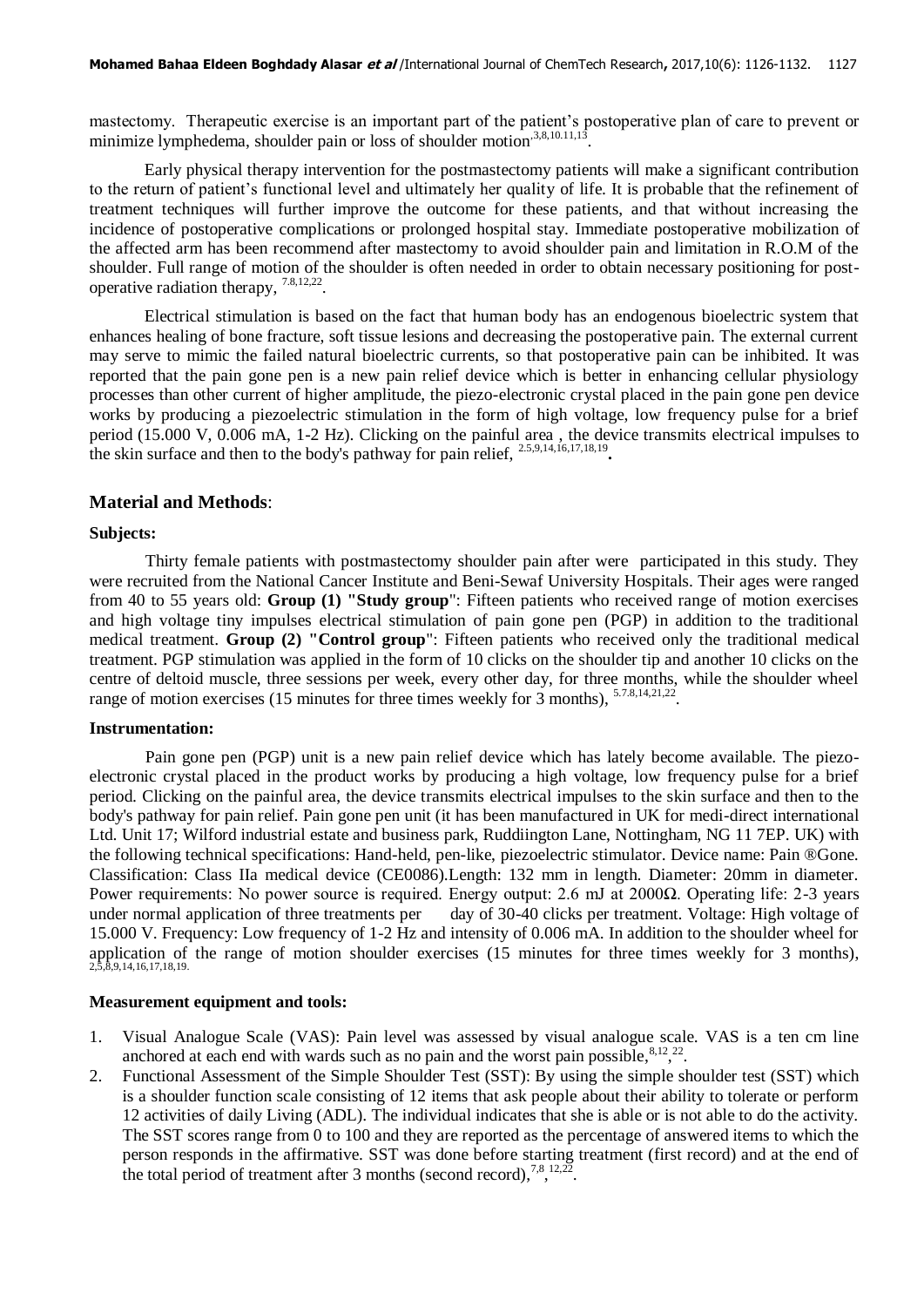#### **Treatment:**

All patients in the 2 groups (A) and (B) received the same traditional medical treatment, same nursing care and described diet. patient sit on a chair with back support and the PGP stimulation was applied (for a brief period) one (10 clicks) on the shoulder tip and the other (for a brief period) (10 clicks) on the centre of deltoid muscle. The PGP stimulator was applied according to the following parameters, high voltage of 15.000 V, amplitude ( intensity ) 0.006 mA, 1-2 HZ for frequency. The frequency of this treatment protocol for each patient of this group was three sessions per week, every other day, for three months, while the shoulder wheel range of motion exercises (15 minutes for three times weekly for 3 months),  $2,5,7,8,12,14,18,19,22$ .

#### **Data analysis:**

Visual analouge scale and simple shoulder test records were measured before treatment and after cessation of the treatment program in both groups. Collected data were fed into computer for the statistical analysis; descriptive statistics as mean, standard deviation, minimum and maximum were calculated for each group. The t-test was done to compare the mean difference of the two groups before and after application and within each group. Alpha point of  $0.05$  was used as a level of significance<sup>, 15,20</sup>.

## **Results:**

In the present study, effects of the range of motion exercises and high voltage tiny impulses electrical stimulation on functional activity of the upper limb postmastectomy were investigated. As shown in table (1) and figure (1), the mean value of the visual analouge scale in degrees (VAS) before treatment was (8.522  $\pm$ 0.155) degrees in the study group, while after treatment was  $(2.224 \pm 0.242)$  degrees. These results revealed a highly significant reduction in VAS, (P<0.0001). But in the control group, the mean value of the visual analouge scale in degrees (VAS), before treatment was  $(8.520 \pm 0.132)$  degrees, while after treatment was  $(8.518 \pm 0.128)$ degrees, and these revealed non-significant difference in VAS,  $(P > 0.05)$ .

# **Table (1): Comparison of the mean values of the VAS in degrees, before and after treatment in both groups**

|         | <b>Before treatment</b> |          | After treatment |          | <b>Mean</b> | <b>T</b> .value |                 |
|---------|-------------------------|----------|-----------------|----------|-------------|-----------------|-----------------|
|         | <b>Mean</b> in          | $\pm$ SD | <b>Mean</b>     | $\pm SD$ | difference  |                 | <b>P</b> .value |
|         | degrees                 |          | in degrees      |          |             |                 |                 |
| Study   | 8.552                   | 0.155    | 2.224           | 0.242    | 6.32800     | 85.28           | < 0.0001        |
| group   |                         |          |                 |          |             |                 |                 |
| Control | 8.520                   | 0.132    | 8.518           | 0.128    | 0.002000    | 0.04            | 0.967           |
| group   |                         |          |                 |          |             |                 |                 |



**Fig (1) : Mean values of VAS in degrees before and after treatment in both groups.**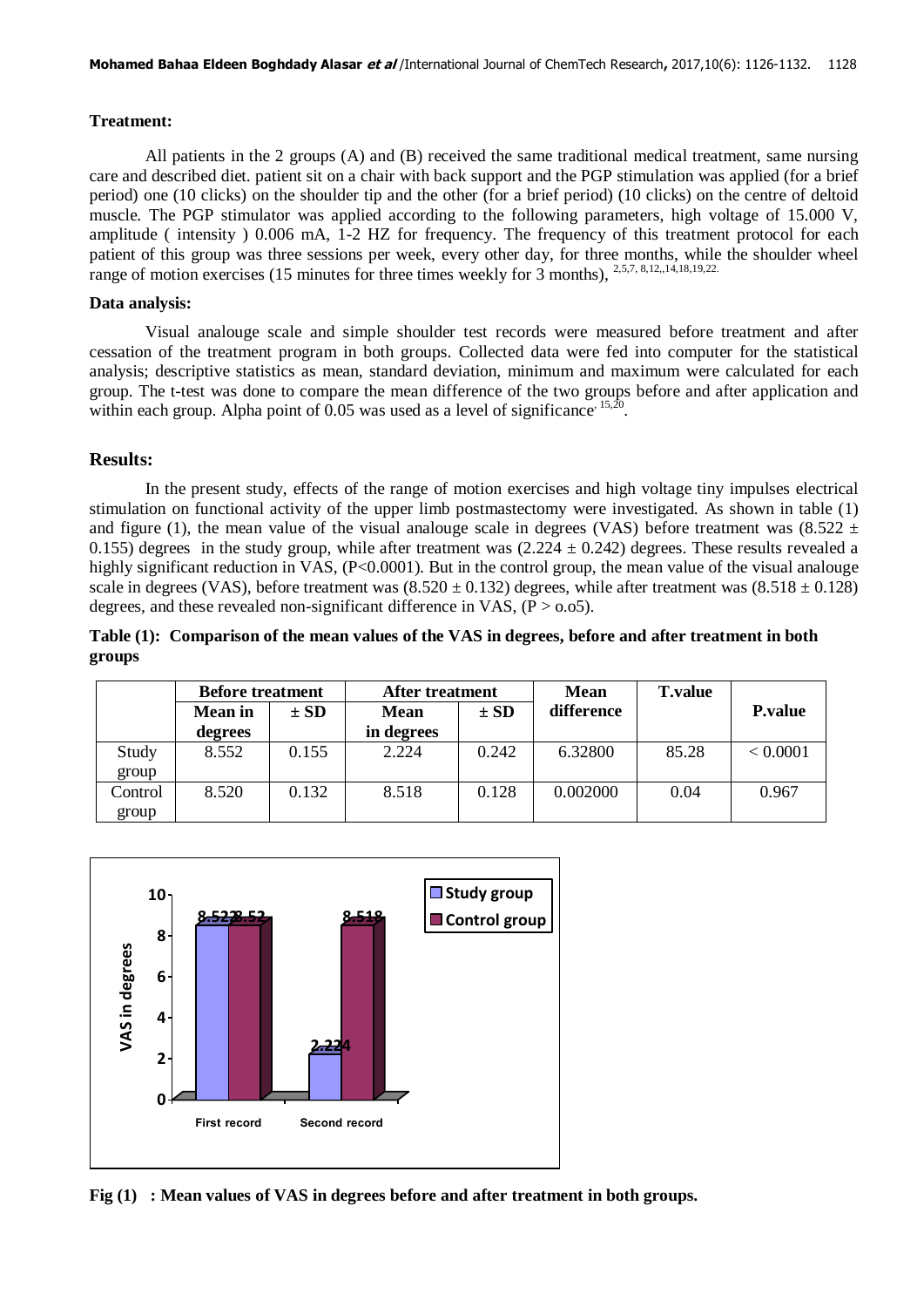In the present study, effects of the range of motion exercises and high voltage tiny impulses electrical stimulation on functional activity of the upper limb postmastectomy were investigated. As shown in table (2) and figure (2), the mean value of the scores percentage of the functional assessment of the Simple Shoulder Test (SST) before treatment was  $(33.500 \pm 7.714)$  in the study group, while after treatment was  $(78.30 \pm 7.99)$ . These results revealed a highly significant increase in the mean value of the scores percentage of the functional assessment of the Simple Shoulder Test (SST), (P<0.0001). But in the control group, the mean value of the scores percentage of the functional assessment of the Simple Shoulder Test (SST), before treatment was (33.433  $\pm$  7.655), while after treatment was (32.982  $\pm$  6.991), and these revealed non-significant difference in the mean value of the scores percentage of the functional assessment of the Simple Shoulder Test (SST),  $(P > 0.05)$ .

| Table (2): Comparison of the mean values of the percentage scores of the functional assessment of the |  |  |  |
|-------------------------------------------------------------------------------------------------------|--|--|--|
| SST, before and after treatment in both groups                                                        |  |  |  |

|             | <b>Before treatment</b> |          | <b>After treatment</b> |          | <b>Mean</b> | <b>T.value</b> |                 |
|-------------|-------------------------|----------|------------------------|----------|-------------|----------------|-----------------|
|             | <b>Mean</b> in          | $\pm$ SD | <b>Mean</b>            | $\pm$ SD | difference  |                | <b>P</b> .value |
|             | Percentage              |          | in percentage          |          |             |                |                 |
|             | scores                  |          | scores                 |          |             |                |                 |
| Study group | 33.500                  | 7.714    | 78.30                  | 7.99     | $-44.8000$  | $-15.62$       | < 0.0001        |
| Control     | 33.433                  | 7.655    | 32.982                 | 6.991    | 0.451000    | 0.17           | 0.867           |
| group       |                         |          |                        |          |             |                |                 |



**Fig (2) : Mean values of the percentage scores of the functional assessment of the SST before and after treatment in both groups.**

## **Discussion:**

The mammary gland is extremely vascular and is supplied mainly by the perforating branches of the internal thoracic artery and by several branches of the axillary (chiefly the lateral thoracic). The venous drainage is important, not only because the veins indicate the lymphatic pathways, but because carcinoma may metastasize by way of veins. Superficial veins drain through the perforating branches of the internal thoracic or the superficial veins of the lower part of the neck, and can be photographed in infrared light. Deep veins from the breast drain into the perforating tributaries of the internal thoracic, into the axillary, and into the intercostal veins. The connections of the last mentioned with the vertebral plexus of veins provide a route for carcinomatous metastasis to bones and to the nervous system $1,3.4,6,11$ .

Problems presented to the rehabilitation team by patients with breast cancer populates include: lymphedema, decreased shoulder mobility, pain and fatigue, and need for psychosocial support to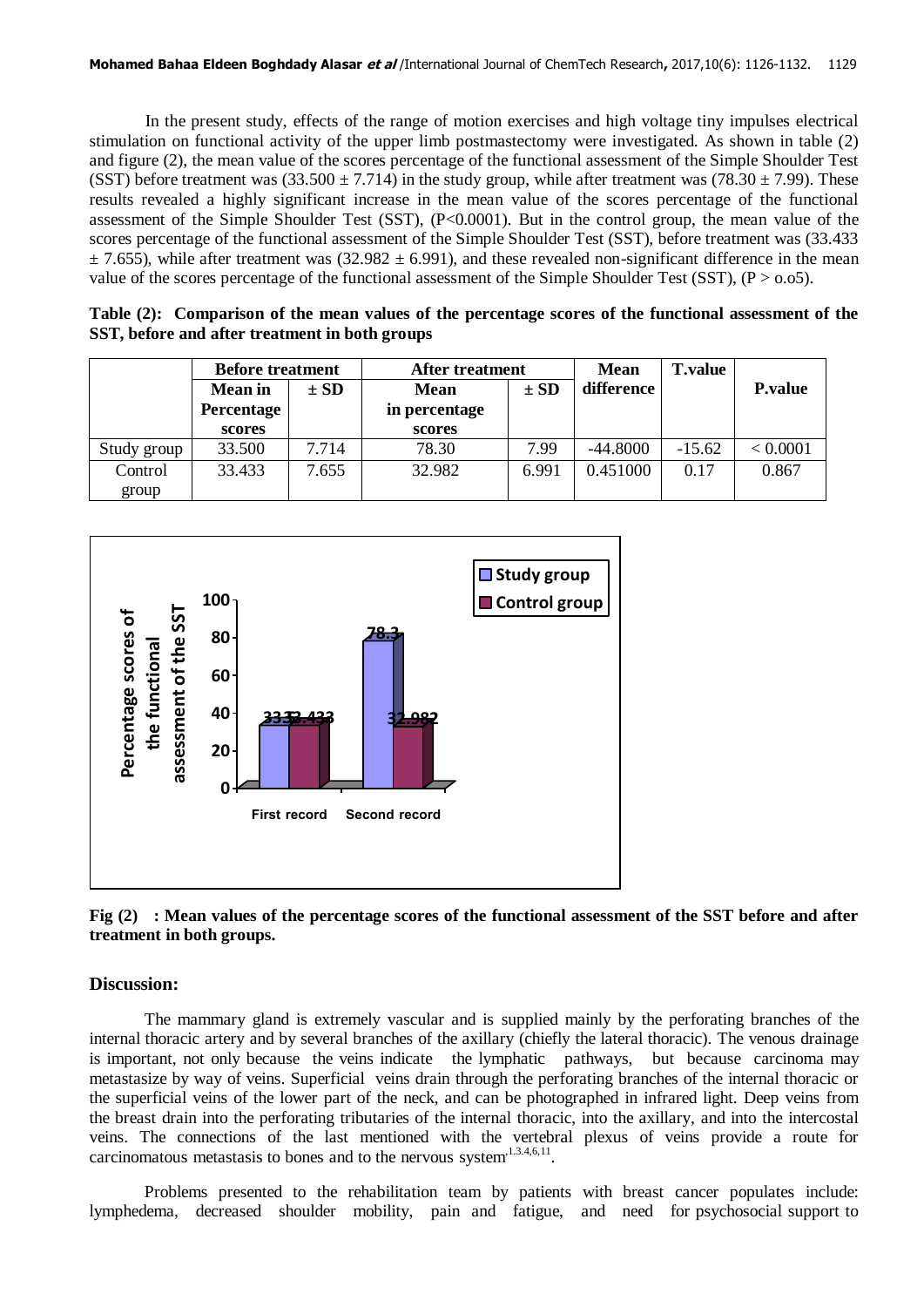foster good functional outcome and independence. Shoulder dysfunction is common complication following treatment of breast cancer. Such dysfunction is not limited to those treated by radical mastectomy. Sometimes there is limitation of shoulder motion after treatment even simple mastectomy or radiation only. It is a common sequel of operations on the breast and axilla. Limitation in flexion, abduction, adduction, and internal and external rotation is readily apparent to the patient and treatment team**.** Shoulder motion is usually affected by the extent of axillary dissection. Flexion, external rotation, and abduction (the true articular shoulder movements) are the most likely to be affected and are often the most difficult to restore if lost. Shoulder pain is a significant clinical problem that requires treatment to improve comfort and function<sup>, 10,11,13,21,22</sup>.

There are several aspects of conventional treatment of breast cancer that can lead to temporary shoulder and arm dysfunction. Decrease skin mobility of the chest wall and formation of fibrous adhesions resulting from surgical dissection, radiation fibrosis and axillary scarring can cause shoulder joint dysfunction, leading to scapular substitution for proper shoulder motion, which can promote joint contracture. If allowed to progress, adhesive capsulitis or rotator cuff tendonitis can result. The shoulder joint dysfunction can cause pain, muscle spasms, immobility, and a functional loss of range of motion. A significant number of women have limitation in the range of motion of ipsilateral shoulder, although the " frozen shoulder " is seldom encountered today. The causes of restricted range of motion are immobility by dressing, instruction, pain, fear, or scarring <sup>3,6,10,13,22</sup>.

Muscle weakness may result from removal of muscle, prolonged immobilization, or nerve injury. A kinesiological study by Nikkanen et al, reports a 25 percent decrease in muscle strength on the operated side compared with the muscle on the control side . Although there are physical causes for much of the muscle weakness seen after breast surgery, it is not uncommon for women to become " one armed " after a mastectomy or axillary dissection. Pain is a frequent complaint in breast cancer patients and can be of several types, the natural history of the symptom, how soon after surgery it occurs, its distribution, and intensity often indicate its origin. For example, medical arm dysesthesia occurs immediately postoperative and is a result of cutting the medial brachial cutaneous nerve; hand dysesthesia are probably referred from the cervical spine or possibly a carpal tunnel syndrome frequently secondary to arm edema and subsequent to axillary dissection. Tightness from the scar and parasthesia in the intercostal brachial nerve distribution cause discomfort in a significant proportion of women after breast surgery. Less common (4% to 6%) is more severe pain that may be disabling,  $4.6.7, 8, 11, 21, 22$ .

The use of exogenous electrical potentials, fields and currents in order to facilitate tissue healing or pain management is becoming a clinically accepted technique. An injury to a living system initiates a series of complex electrical currents at the site of injury, which are directly responsible for changes in both cell type and number. The local electrical effect (the current of injury), is the primary response that is responsible for the appearance of new cells. Electrical stimulation may mimic the current of injury restarting or accelerating the wound healing process and decreasing pain perception (e.g., cells may be stimulated to move along the path of the electrical current, and this migration of cells may be important in the inflammatory and proliferative stage of the healing process). Electrical currents are believed to stimulate several cell activities (e.g., deoxyribonucleic acid [DNA] synthesis, cell proliferation, synthesis of extracellular matrix, collagen, expression of growth factors and receptors). The flow of electrical current through a biological conductive medium result in three basic effects; electrochemical, electro physical and electrothermal, theoretically, every time electrical current flows through the body, all three effects occur. Electrochemical effects: The unidirectional flow of the direct current (DC) redistributes sodium and chlorine to form a new chemical compounds in the tissue under the  $electrodes, <sup>2.5,9,14</sup>$ .

Electric fields impact cellular functions by activation of ion channels and/or interfering with cell membrane actions. This impact differs according to the intensity used (micro-amperes). It also depends on the used type of electrical stimulation (direct, pulsed, or alternating current), the frequency and duration of treatment, and the type and exact placement of the electrodes. The mechanism of the analgesic action of pain gone pen might be similar to the neuromodulatory effect of TENS. But pain gone pen does not require application of gels, pads and wires and there are no on-going costs, its use may decrease the need for pain reducing drugs,  $^{16.17,18,19,22}$ .

Findings of the present study showed that there was a highly significant decrease between the means of the second record VAS (2) (after 3 months application of the shoulder wheel exercises and the high voltage tiny impulses electrical stimulation of pain gone pen (PGP) in addition to the traditional medical treatment) and the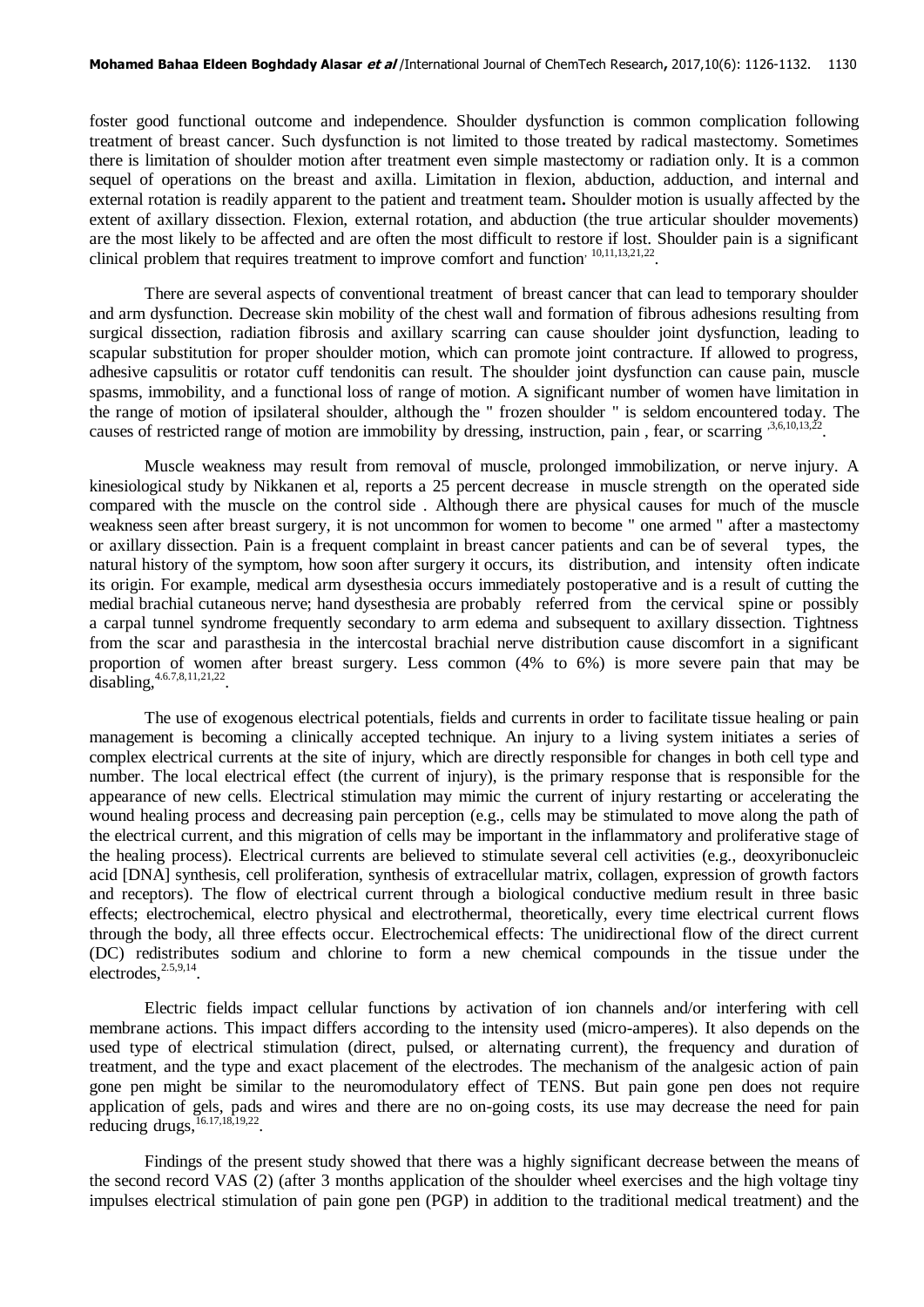first record VAS (1) (pre- application of the shoulder wheel exercises and the high voltage tiny impulses electrical stimulation of pain gone pen (PGP) in addition to the traditional medical treatment LILT). Findings of the present study showed that there was non-significant differences between the means of the second record VAS (2) (after 3 months of the traditional medical treatment application) and the first record VAS (1) (preapplication of the traditional medical treatment).

While findings of the present study showed that there was a highly significant increase between the means of the second record of the percentage scores of the functional assessment of the SST (2) (after 3 months application of the shoulder wheel exercises and the high voltage tiny impulses electrical stimulation of pain gone pen (PGP) in addition to the traditional medical treatment) and the first record of the percentage scores of the functional assessment of the SST (1) (pre- application of the shoulder wheel exercises and the high voltage tiny impulses electrical stimulation of pain gone pen (PGP) in addition to the traditional medical treatment). Findings of the present study showed that there was non- significant differences between the means of the second record of the percentage scores of the functional assessment of the SST (2) (after 3 months of the traditional medical treatment application) and the first record the percentage scores of the functional assessment of the SST (1) (pre- application of the traditional medical treatment).

Comparison between the means of the first pre-treatment records of the VAS in the two groups revealed that there were non-significant differences. But comparison between the means of the second records of the VAS in the two groups showed that there was a highly significant decrease in the second records of VAS, between the study and control groups.

While comparison between the means of the first pre-treatment records of the percentage scores of the functional assessment of the SST in the two groups revealed that there were non-significant differences. But comparison between the means of the second records of the percentage scores of the functional assessment of the SST in the two groups showed that there was a highly significant increase in the second records of the percentage scores of the functional assessment of the SST, between the study and control groups.

These significant differences, between the study group and the control group, which were in the form of a highly significant decrease in VAS and a highly significant increase in percentage scores of the functional assessment of the SST, were consistent with those observed and recorded by Akai and Hayashi, 2006; Box et al., 2002; Brennan and Garden, 2006; Cleary, 2002; Griffin and Clifft, 2011; Kitchen and Dyson, 2002; Waston and Wall, 2009 and Benedetti et al., 2011.

Eventually, after the discussion of the results and according to reports of the previous investigators in fields related to this study, it can be claimed that application of the shoulder wheel exercises and the high voltage tiny impulses electrical stimulation of pain gone pen (PGP) in addition to the traditional medical treatment had a valuable effects on functional activity of the upper limb postmastectomy as evidenced by the highly significant decreases in VAS and the highly significant increases in the percentage scores of the functional assessment of the SST.

## **Conclusion**

Shoulder wheel exercises and the high voltage tiny impulses electrical stimulation of pain gone pen (PGP) in addition to the traditional medical treatment had a valuable effects on functional activity of the upper limb postmastectomy as evidenced by the highly significant decreases in VAS and the highly significant increases in the percentage scores of the functional assessment of the SST.

## **References:**

- 1. Abeloff MD and Lichter AS, (2009): "Breast Clinical Oncology" Churchill Livingstone Inc, 3rd Ed Pp 131-151.
- 2. Akai MG and Hayashi KA, (2006): Effect of electrical stimulation on musculoskeletal systems: a metaanalysis of controlled clinical trials". Bioelectromagnetics; 23(2):132-43.
- 3. Albrecht MR, Zink KV and Ruhr UK, (2002): Dissection or irradiation of the axilla in postmenopausal patients with breast cancer: long-term results and long term effects in 655 patients. StrahlentherOnkol. 178:510-516.